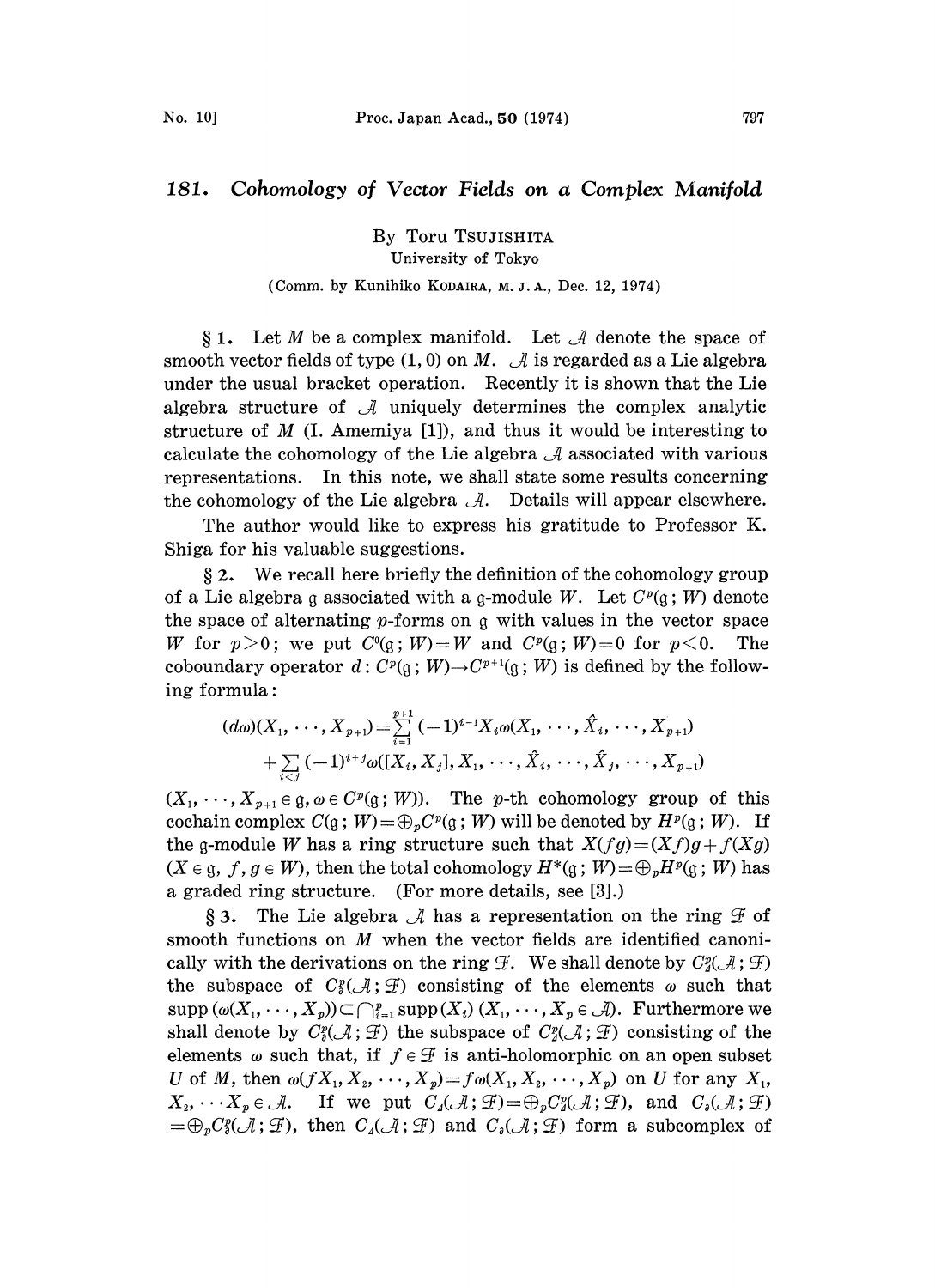$C(\mathcal{A}; \mathcal{F})$  and  $C(\mathcal{A}; \mathcal{F})$ , respectively. The p-th cohomology group of the complex  $C_{\lambda}(\mathcal{A}; \mathcal{F})$  and  $C_{\lambda}(\mathcal{A}; \mathcal{F})$  will, respectively, be denoted by  $H_4^p(\mathcal{A}; \mathcal{F})$  and  $H_4^p(\mathcal{A}; \mathcal{F})$ . We note that the total cohomology groups  $H^*_4({\mathcal A};{\mathcal G})=\oplus_p H^p_4({\mathcal A};{\mathcal G})$  and  $H^*_4({\mathcal A};{\mathcal G})=\oplus_p H^p_4({\mathcal A};{\mathcal G})$  are graded rings.

Theorem 1. We have an isomorphism of graded rings:<br>  $H^*_\theta(\mathcal{A}; \mathcal{F}) \cong H^*(M, \overline{\mathcal{O}}) \otimes H^*(\mathfrak{gl}(n, \mathcal{C}); \mathcal{C}),$ 

where  $\overline{\mathcal{O}}$  denotes the sheaf of germs of anti-holomorphic functions on M, and the complex dimension of M is denoted by  $n$ ;  $H^*(\mathfrak{gl}(n, C); C)$ is the cohomology of the Lie algebra  $\mathfrak{gl}(n, \mathbb{C})$  associated with the trivial  $\mathfrak{gl}(n, \mathbf{C})$ -module  $\mathbf{C}$ .

If we denote by  $\iota$  the inclusion homomorphism of cochain complexes:  $C_{\delta}(\mathcal{A}; \mathcal{F}) \longrightarrow C_{\delta}(\mathcal{A}; \mathcal{F})$ , then we have

Theorem 2. For  $p \leq n$ , induces an isomorphism:

 $\iota^p: H^p_{\alpha}(\mathcal{A}; \mathcal{F}) \longrightarrow H^p_{\alpha}(\mathcal{A}; \mathcal{F}).$ 

 $§ 4.$  Next, we shall consider the adjoint representation of the Lie algebra  $\mathcal{A}$ . As before we shall denote by  $C^{\alpha}_{4}(\mathcal{A}; \mathcal{A})$  the subspace of  $C^p(\mathcal{A}; \mathcal{A})$  consisting of the elements  $\omega$  such that supp  $(\omega(X_1, \dots, X_n))$  $\subset \bigcap_{i=1}^p \text{supp}(X_i)$  for all  $X_1, \dots, X_p \in \mathcal{A}$ . Then  $C_4(\mathcal{A}; \mathcal{A}) = \bigoplus_p C_4^p(\mathcal{A}; \mathcal{A})$ is in fact a subcomplex of  $C(\mathcal{A}; \mathcal{A})$ , and its cohomology will be denoted by  $H^*_\Lambda(\mathcal A; \mathcal A)=\bigoplus_p H^p_\Lambda(\mathcal A; \mathcal A).$ 

Theorem 3. We have an isomorphism

heorem 3. We have an isomorphism<br>  $H_2^p(\mathcal{A}; \mathcal{A}) \cong \bigoplus_{u+v+1=p} H^u(M, \overline{\Theta}) \otimes H^v(\mathfrak{gl}(n, \mathbb{C}); \mathbb{C})$  for  $p \leq n$ ,<br>  $\overline{\Theta}$  denotes the sheat of germs of anti-holomorphic vector

where  $\overline{\Theta}$  denotes the sheaf of germs of anti-holomorphic vector fields of type  $(0, 1)$  on M.

Corollary. The quotient algebra of the Lie algebra of the derivations of  $\mathcal A$  divided by the ideal of the inner derivations is isomorphic to the Lie algebra  $H^0(M, \overline{\Theta})$ .

Here  $H<sup>0</sup>(M, \overline{\Theta})$  is regarded as a Lie algebra under the usual bracket operation of vector fields.

5. We shall outline the proofs of the theorems.

From an obvious generalization of the Peetre's theorem (cf. [4]), we infer the following

Lemma 1.  $C^p_{\alpha}(\mathcal{A}; \mathcal{F}) \cong \Gamma(\wedge^p(T)^r)$ .

Here  $JT = \lim_{k \to \infty} J^{k,0}(T)$  and  $J^{k,0}(T)$  is the k-th holomorphic jet bundle of the holomorphic tangent bundle T, whose fiber over a point  $x \in M$  is  $\Gamma(T)/(I_x^{k+1}+\bar{I}_x)\Gamma(T)$ ,  $I_x$  and  $\bar{I}_x$  being the ideals of the ring  $\mathscr F$  generated, respectively, by such elements f as  $(\partial f/\partial z^{\alpha})(x)=0$  and  $(\partial f/\partial \bar{z}^{\alpha})(x)=0$ for  $\alpha=1,\dots,n$ , with respect to a holomorphic coordinate system  $\{z^1, z^2, \dots, z^n\}$  $\cdots$ ,  $z^n$  around x.

Next, we shall introduce in  $C_{\mathfrak{g}}(\mathcal{A}; \mathcal{F})$  a filtration due to I. M.